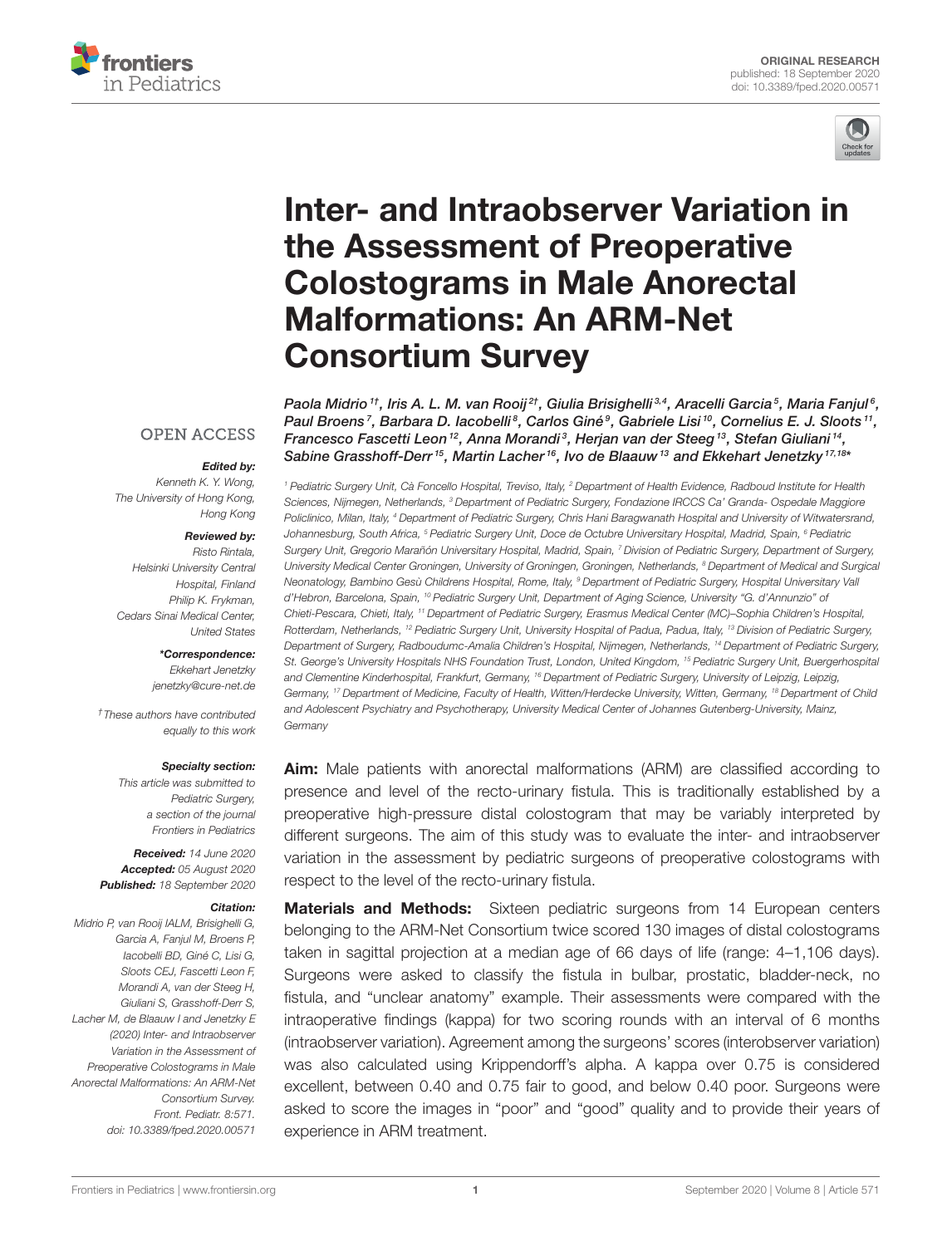**Results:** Agreement between the image-based rating of surgeons and the intraoperative findings ranges from 0.06 to 0.45 (mean 0.31). Interobserver variation is higher (Krippendorff's alpha between 0.40 and 0.45). Years of experience in ARM treatment does not seem to influence the scoring. The mean intraobserver variation between the two rounds is 0.64. Overall, the quality of the images is considered poor. Images categorized as having a good quality result in a statistically significant higher kappa (mean: 0.36 and 0.37 in the first and second round, respectively) than in the group of bad-quality images (mean: 0.25 and 0.23, respectively).

**Conclusions:** There is poor agreement among experienced pediatric colorectal surgeons on preoperative colostograms. Techniques and analyses of images need to be improved in order to generate a homogeneous series of patients and make comparison of outcomes reliable.

Keywords: anorectal malformation, urinary fistula, colostogram, surgery, ARM-net, multirater agreement, radiology, diagnostic study

# INTRODUCTION

The majority of patients born with anorectal malformations (ARM) have a fistula between the blind ending colon and the lower urinary tract in males and the genital apparatus in females. The classifications for ARM proposed over the years are based on specific anatomic characteristics, such as the level of the fistula in males and females  $(1-3)$  $(1-3)$ . An appropriate classification is important as different levels of fistula correlate with different colorectal outcomes. The possibility to group patients based on similar characteristics is of great importance to uniform follow up and make different centers' series comparable [\(4\)](#page-5-2). Indeed, one of the problems, when dealing with adolescents and adult patients, is to understand the original anatomic defect and preceding treatments in order to correctly address the complications [\(5](#page-5-3)[–8\)](#page-5-4).

In male patients, the presence and level of the urinary fistula is radiologically identified before surgical reconstruction by means of high-pressure distal colostogram. Based on this diagnostic study, male patients are labeled as bulbar, prostatic, bladder-neck, or no fistula, and surgery is planned accordingly [\(4\)](#page-5-2). This sort of "label" defines the male patient throughout his follow-up and possible complications.

In spite of the fact that distal colostograms have been performed for many years all over the world and, very recently, specific papers have been published [\(9–](#page-5-5)[11\)](#page-5-6), images may be variably described and interpreted by radiologists and pediatric surgeons. There are multiple reasons for the different interpretations of the images, and these include heterogeneous techniques, positioning of the patient, type of contrast media, experience of the radiologist, presence of the surgeon during imaging, quality of images, and complexity of cases. For all the above mentioned variables, radiologists and/or surgeons can differently interpret the same radiologic study, and as a consequence, patients and corresponding clinical assessment during follow-up are not always comparable among different centers.

In 2010, a group of European clinicians founded the ARM-Net Consortium with the purpose to collaborate in genetic, epidemiological, and clinical research, to set up an anonymized registry of new ARM patients from the participating centers, and to improve the care for these patients [\(12,](#page-5-7) [13\)](#page-5-8). More than 1900 ARM patients from 30 European pediatric surgical centers have been registered so far, thus making it the second largest cohort of ARM patients after the single center series of Peña and Levitt [\(14\)](#page-5-9).

The purpose of this study was to collect radiological images of distal colostograms of male patients with ARM and circulate them among pediatric surgeons of the ARM-Net Consortium [\(15\)](#page-5-10) in order to verify the concordance of interpretations to highlight pitfalls of images and assessment and, ultimately, to suggest indications for the proper execution of such an important diagnostic tool.

# MATERIALS AND METHODS

## Study Design

The study is a diagnostic study on anonymized images [\(https://is.gd/colostogram\)](https://is.gd/colostogram), which assess the validity of surgical preoperative classification based on colostogram images. To exclude information bias, images were randomly mixed, and raters had no access to origin of images. The second rating was performed after 8.4 months. The study was approved by the Committee for Clinical Research of Cà Foncello Hospital (Treviso, Italy) with number 847/CE Marca.

# Colostogram Images

Sixteen pediatric surgeons from 14 ARM-Net Consortium centers participated in this study. Thirteen surgeons were asked to send images of distal colostograms of male patients who underwent surgery for ARM with either recto-bulbar, rectoprostatic, bladder-neck, or no fistula. The fistula was defined as bulbar when it was positioned at the level or below the external sphincter and prostatic when it was between the external sphincter and the bladder neck.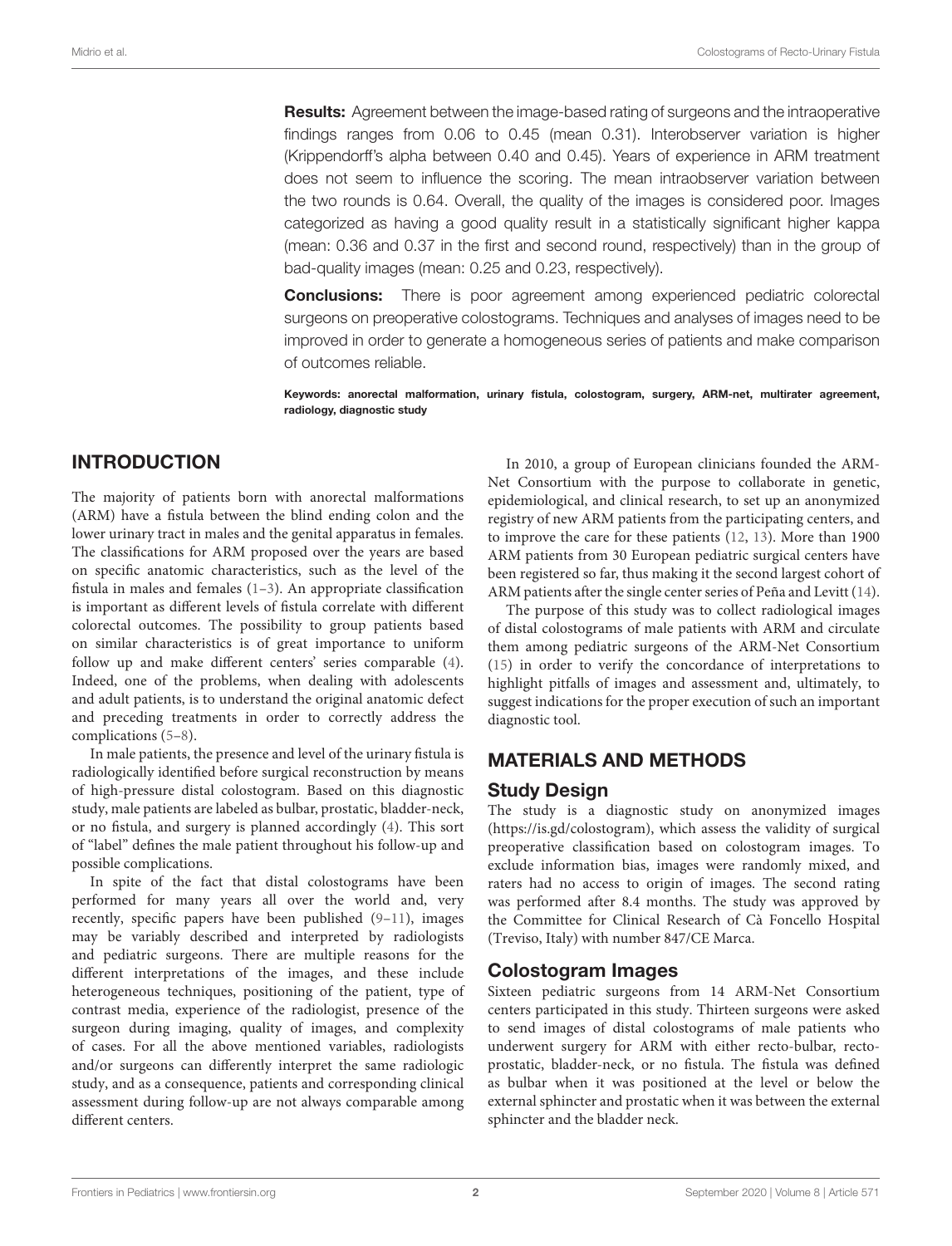

FIGURE 1 | Recto-bulbar fistula: the distal colon is filled with contrast (asterisk), the entire urethra is visible (thin arrows), the recto-bulbar fistula is clearly recognizable (fat arrow), and the anal dimple is marked (arrowhead).

<span id="page-2-0"></span>One image per patient, taken in sagittal projection and judged as the most representative of the patient, was submitted. Participants were instructed that, on an ideal study, the distal colon should be completely filled with contrast with the entire urethra and fistula clearly visible (**[Figure 1](#page-2-0)**). All pictures were anonymized for patient and center before being sent to all participants. For each image, the final diagnosis of the type of fistula was provided based on the intraoperative finding as reported in the surgical report.

All surgeons were also asked to provide information on the age of the child at the time of imaging, the type of operation performed, and years of experience in ARM treatment and to justify why they decided that colostograms were considered of "poor" or "good" quality.

Images were judged as poor quality either because of insufficient contrast or too low of pressure or lacking a cystourethrogram. Surgeons found it difficult to classify images if any of the following situations occurred: the sacrum and/or distal urethra were not shown, the fistula was not clearly visible, there was a short distal colon or part of the urethra missing, the Foley catheter was in the urethra during imaging, rotated pictures, and missing perineal marker. Finally, some surgeons claimed they would have needed more pictures to reliably classify the image.

# Sample Size Calculation

According to Cantor [\(16\)](#page-5-11), for all kappa-like agreement coefficients, the required number of subjects that needs to be included in a study depends on the relative acceptable error and the difference between the overall agreement probability and the chance-agreement probability. For the latter, we conservatively assumed 0. We defined a relative error of 20% and a probability difference of 0.5. We anticipated that the raters would agree about 50% of the time. Hence, we needed at least 100 images with a relative error of 20% ( $n = 44$  with an error of 30%). With a lower inter-rater agreement of 0.4 ( $n = 156$  or 69) or 0.3 at least 256 (20% relative error) or 123 images (30% relative error) would be the minimal size for valid results. Hence 130 images should give a valid answer.

# Data Management

Survey data were collected online using Research Electronic Data Capture (REDCap) tools hosted at the Department of Child and Adolescent Psychiatry and Psychotherapy, University Medical Center of the Johannes Gutenberg University Mainz, Germany [\(17\)](#page-5-12). REDCap is a secure, web-based application designed to support data capture for research studies. Each surgeon received a password and independently scored all images, including their own, anonymously, and blinded to others. They were asked to classify the fistula as bulbar, prostatic, bladder-neck, no fistula, or unclear anatomy.

The surgeons scored the images twice with an interval of ∼6 months between the two scoring rounds. In the second round of scoring, they also had to score the quality of the image into low (score  $= 1$ ), medium (score  $= 2$ ), or high quality (score  $=$ 3), or "cannot decide about quality" (score  $= 0$ ). In both rounds, the information on the surgical report or the origin of the image was concealed, and in the second round, the voting from the first round was omitted to exclude information bias.

Each surgeon was also asked to provide information on their number of years of experience in scoring images of colostograms and the number of images scored per year.

# Statistical Analyses

To measure the level of agreement between the scoring of the surgeons and the intraoperative findings, the kappa was calculated for both the first and the second round of scoring. The differences between the scoring of the images in the first and second rounds for each surgeon is called the intraobserver variation (kappa). The mean intraobserver variation was calculated for the 16 pediatric surgeons. Finally, the agreement among the scoring of different surgeons was also calculated in both rounds as a measure of the interobserver variation. We used an online calculator for this measurement featuring the Krippendorff's alpha that also supported missing data in multiple raters [\(18,](#page-5-13) [19\)](#page-5-14). All missing data remained in the data set although two images from the first round and three from the second round were excluded for this analysis because more than 85% of the ratings were missing.

We performed additional analyses by dividing the images based on quality to see whether high-quality images scored better than low-quality images. The average quality of each image was calculated. When the average was medium or higher (score  $\geq$  2), the quality of the image was categorized as good; if lower than medium (score  $<$  2) it was categorized as bad. The mean kappa and intraobserver variation was compared between the group of images of good quality and those of bad quality using Student's t-test because of its normal distribution (Shapiro Wilk test). A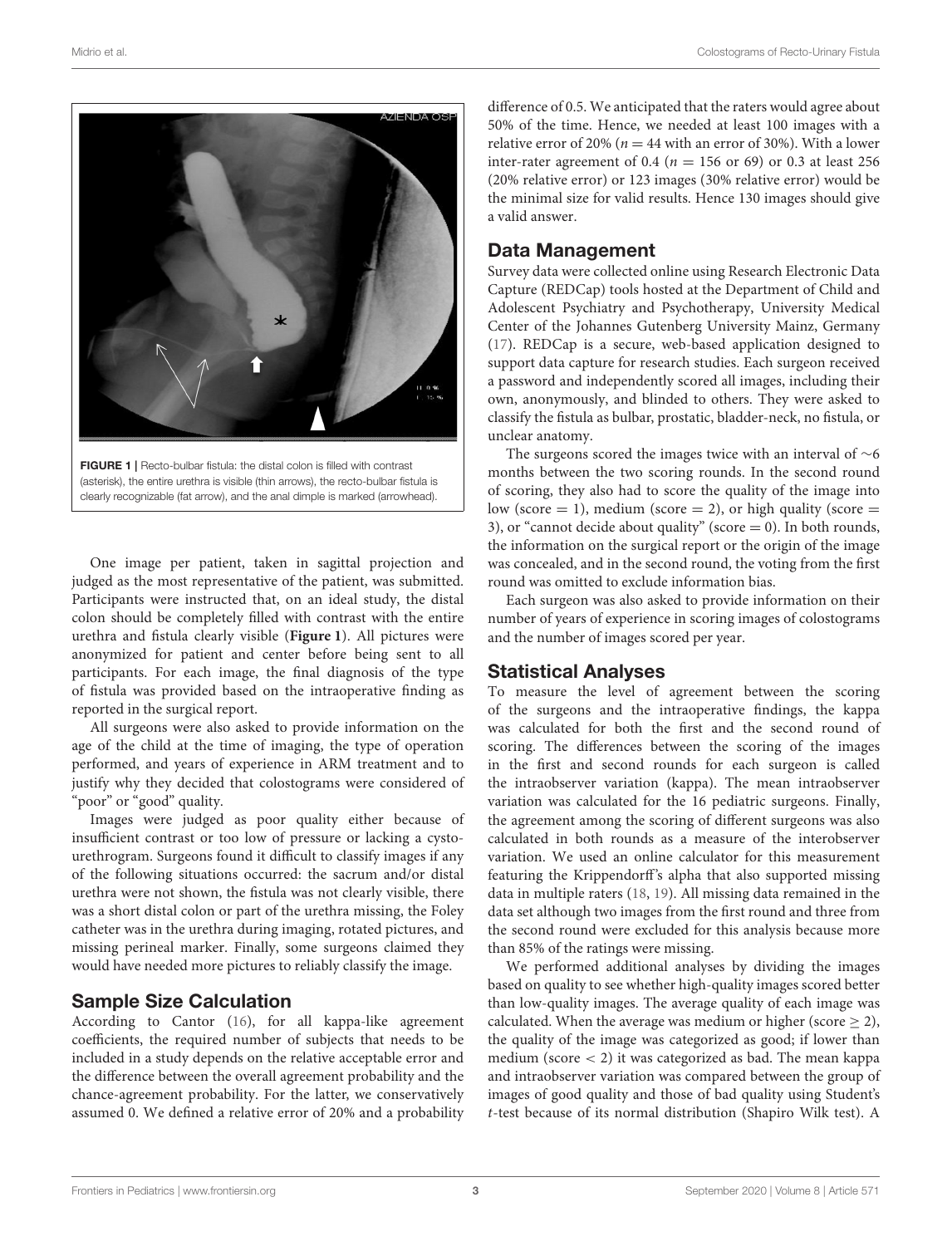kappa over 0.75 is usually considered to be excellent, between 0.40 and 0.75 is fair to good, and below 0.40 is poor. Statistical analyses were performed using SPSS Statistics, Version 22.0 for Windows (IBM SPSS Inc., Chicago, IL, USA).

## RESULTS

In total, 135 distal colostograms were submitted by the participating centers. Five pictures were excluded due to evident low quality or as a second picture of the same patient. Therefore, 130 images were analyzed. The number of images per center ranged from 3 to 15.

The median age of patients at the time of the colostograms was 66 days of life (range: 4–1,106 days). The images were taken between the years 2000 and 2015 but mainly (70%) after 2010. Most surgeons ( $n = 11$ ) had more than 10 years' experience in scoring images of ARM patients. Seven surgeons reported that they usually scored the images with a radiologist, five with other surgeons, three on their own, and one surgeon did not specify.

According to surgical reports, 53 patients had a recto-bulbar fistula (41%), 59 (45%) a recto-prostatic fistula, 15 (12%) a recto-bladder-neck fistula, and 3 (2%) an imperforate anus without fistula.

Agreement between the image-based rating of the surgeons and the surgical reports was low in both the first (kappa ranging from 0.06 to 0.43, mean 0.31) and second (0.14–0.45, mean 0.31) rounds (**[Table 1](#page-3-0)**). The interobserver variation was generally higher but still quite low (Krippendorff's alpha of 0.40 and 0.45, respectively). The intraobserver variation between the first and second rounds with the same surgeon was higher with a mean kappa of 0.64 (SD: 0.11; range: 0.41–0.77). Years of experience in ARM treatment did not seem to influence the scoring.

More than half ( $n = 69$ ) of the total number of images were categorized as poor quality. These colostograms were mainly performed before 2010 (**[Table 2](#page-4-0)**). The type of fistula did not substantially differ between images of good and bad quality. Agreement between surgeons' scoring and surgical reports was still low in the group of good-quality images (mean 0.36 and 0.37 in the first and second round, respectively), but significantly higher compared to the bad-quality images (mean 0.25 and 0.23, respectively). The intraobserver kappa was higher with the goodquality images, but the difference with the bad-quality images did not reach statistical significance. The same applied for the interobserver Krippendorff's alpha, being 0.46 for good- and 0.35 for bad-quality images in the first round and 0.49 and 0.41, respectively, in the second round.

# **DISCUSSION**

This study shows poor agreement among experienced colorectal pediatric surgeons scoring the preoperative colostograms of male ARM patients even when the quality of images was assessed as medium or good. The reasons for poor agreement may be a combination of technical aspects, complexity of cases, and experience of both the radiologist and the pediatric

<span id="page-3-0"></span>TABLE 1 | Kappa per surgeon for agreement between scoring and surgical reports in the first and second rounds and the intraobserver kappa between rounds 1 and 2.

| Surgeon<br>no. | Years of<br>experience<br>in scoring | 1st round  | 2nd round  | Intraobserver<br>variation<br>1st vs. 2nd<br>round |
|----------------|--------------------------------------|------------|------------|----------------------------------------------------|
| 1              | 15                                   | 0.32       | 0.34       | 0.66                                               |
| $\overline{2}$ | 10                                   | 0.30       | 0.34       | 0.49                                               |
| 3              | 17                                   | 0.32       | 0.36       | 0.70                                               |
| 4              | 13                                   | 0.42       | 0.39       | 0.77                                               |
| 5              | 15                                   | 0.36       | 0.30       | 0.72                                               |
| 6              | 15                                   | 0.39       | 0.45       | 0.75                                               |
| $\overline{7}$ | 15                                   | 0.30       | 0.27       | 0.55                                               |
| 8              | 20                                   | 0.06       | 0.14       | 0.51                                               |
| 9              | 13                                   | 0.33       | 0.41       | 0.61                                               |
| 10             | 10                                   | 0.43       | 0.44       | 0.72                                               |
| 11             | 10                                   | 0.35       | 0.21       | 0.66                                               |
| 12             | 6                                    | 0.27       | 0.25       | 0.50                                               |
| 13             | 8                                    | 0.22       | 0.38       | 0.74                                               |
| 14             | 6                                    | 0.25       | 0.32       | 0.62                                               |
| 15             | 5                                    | 0.35       | 0.16       | 0.41                                               |
| 16             | 5                                    | 0.32       | 0.21       | 0.75                                               |
| Mean (SD)      | 11.4(4.6)                            | 0.31(0.09) | 0.31(0.10) | 0.64(0.11)                                         |

SD, standard deviation.

surgeon in performing the study. To overcome the problem of personal interpretation of images, a more expensive and sophisticated technique, such as the pelvic-perineal MRI has been proposed [\(20\)](#page-5-15). Conversely, in developing countries with limited access to contrast studies, the trans-perineal ultrasound-guided colostogram with saline has been proposed as an alternative method. However, that is an even more operator-dependent procedure [\(21,](#page-5-16) [22\)](#page-5-17). Hosokawa et al. also proposes the use of ultrasound in combination with a voiding cystourethrogram in male neonates undergoing primary repair without colostomy with the aim to detect and locate the fistula as precisely as possible [\(23\)](#page-5-18), and recently, the importance of the preoperative colostogram has been published [\(9](#page-5-5)[–11\)](#page-5-6). These last papers address both radiologists and pediatric surgeons and provide a series of technical details as well as the most common pitfalls that are extremely important and useful for correct clinical practice and fill the gap of knowledge highlighted in the present study.

From a technical point of view, when performing the colostogram, it is important to (a) fully distend the colon with the contrast medium, using a balloon-tip catheter with the inflated balloon inserted into the distal stoma in order to visualize the fistula and to avoid the false negative no fistula; (b) administer enough contrast to display both bladder and urethra and, therefore, determine the exact level of fistula; (c) mark the anal dimple in order to calculate the distance between the fistula and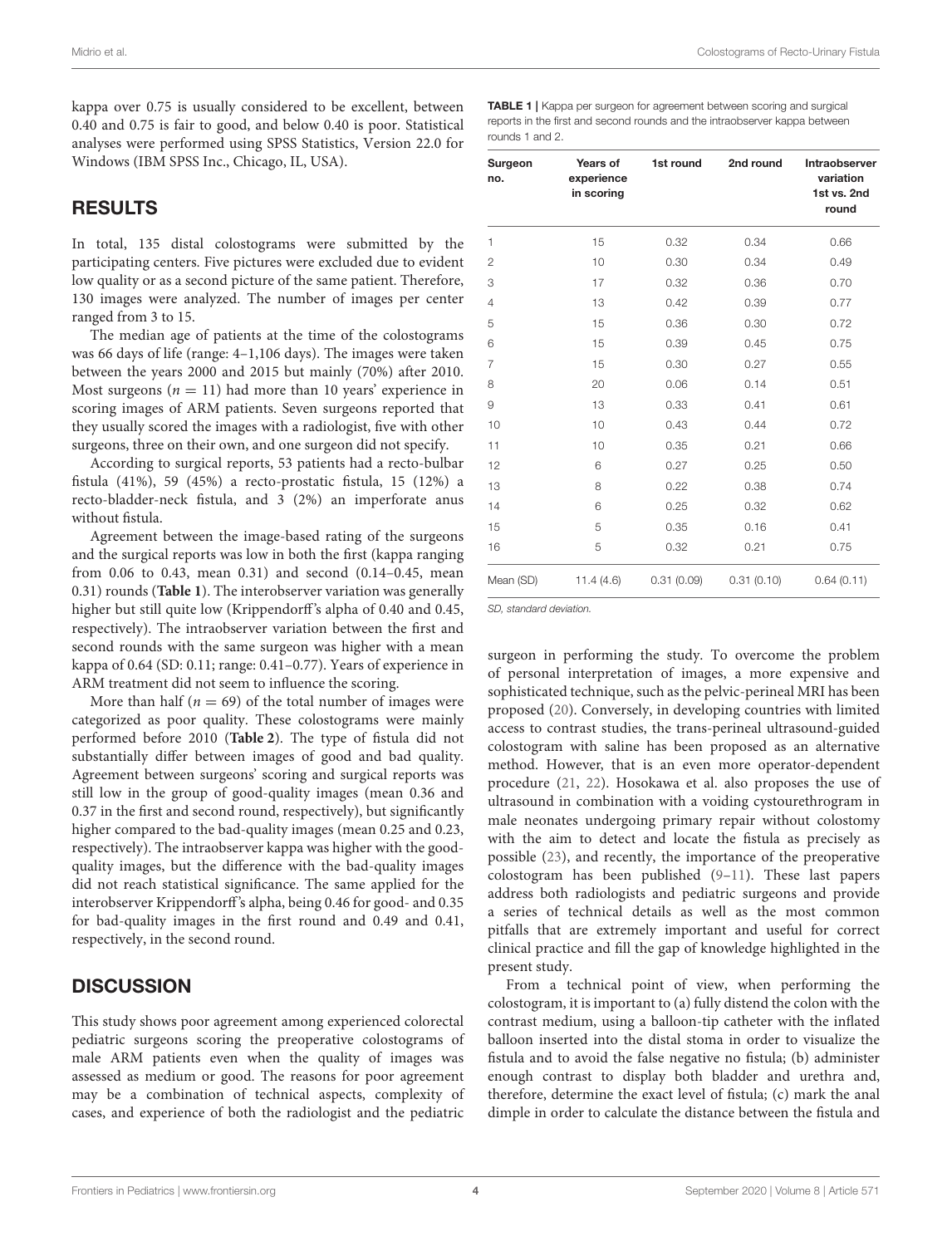|                                                           | Good-<br>quality<br>images<br>$n = 61$ | Bad-quality<br>images<br>$n = 69$ | p-value            |
|-----------------------------------------------------------|----------------------------------------|-----------------------------------|--------------------|
| Type of fistula intraoperatively decided, n (%)           |                                        |                                   |                    |
| Bulbar fistula                                            | 29 (48)                                | 24 (35)                           |                    |
| Prostatic fistula                                         | 25(41)                                 | 34 (49)                           |                    |
| Bladder-neck fistula                                      | 5(8)                                   | 10(15)                            |                    |
| No fistula                                                | 2(3)                                   | 1(1)                              | 0.34a              |
| Year of image taken                                       |                                        |                                   |                    |
| < 2010                                                    | 14 (23)                                | 25 (36)                           |                    |
| >2010                                                     | 47 (77)                                | 44 (64)                           | 0.10 <sup>a</sup>  |
| Kappa, mean (SD)                                          |                                        |                                   |                    |
| With surgical report finding 1 <sup>st</sup> round        | 0.36(0.10)                             | 0.25(0.10)                        | 0.002 <sup>b</sup> |
| With surgical report finding 2 <sup>nd</sup> round        | 0.37(0.12)                             | 0.23(0.13)                        | 0.002 <sup>b</sup> |
| intraobserver (1 <sup>st</sup> vs. 2 <sup>nd</sup> round) | 0.65(0.13)                             | 0.60(0.16)                        | $0.35^{b}$         |

<span id="page-4-0"></span>TABLE 2 | Difference between good- and bad-quality images in type of fistula, year of image, agreement on scoring the images, and intra- and interobserver variation.

SD, standard deviation, <sup>a</sup>Chi-square test, <sup>b</sup>Student's t-test.

the perineum; (d) visualize the entire sacrum; and (e) correctly position the patient on sagittal view to avoid colon and bladder overprojection (11). The radiologists' experience in performing this contrast study may also play a key role and can only be acquired through the reporting of many cases. However, even in referral centers, the number of ARM male patients needing a colostogram is quite low; therefore, in each center, a team of pediatric radiologists and surgeons should be dedicated to these special cases, and diagnostic interpretations should be performed by multiple raters. Dedicated teams, in turn, should refer to standards of diagnosis provided by the international networks, such as the European Reference Network e-UROGEN [\(http://](http://eurogen-ern.eu) [eurogen-ern.eu\)](http://eurogen-ern.eu). It is the surgeons' responsibility to ensure the best for every ARM patient, and this includes rejecting suboptimal or, even worse, inadequate pictures for interpretation.

The importance of correctly classifying patients cannot be underestimated. When the anatomy of the patient is incorrectly defined before the surgical reconstruction, significant and severe consequences may occur. First, surgeons confident with laparoscopy may be induced to use this technique whenever the fistula is incorrectly described at a higher level, thus adding unnecessary known risks [\(24,](#page-5-19) [25\)](#page-5-20). Second, based on incorrect preoperative information, the surgeon might look for the fistula at the wrong level along the urethra causing, again, avoidable complications. Finally, the outcome is expected to be different according to the different groups of patients, namely better, in terms of continence, for patients with bulbar fistulas and worse for those classified as prostatic and bladder-neck fistulas [\(26–](#page-5-21) [29\)](#page-6-0). Inadequate interpretation of the severity of malformations may lead to incorrect information being conveyed to parents and incorrect follow-up care. Moreover, the exchange of information about the outcome of patients with ARM among different centers might be incorrect and misleading if the wrong classifications are used.

A major strength of the study is the adequate sample size, available data set, and replicable evaluation for training purposes [\(https://is.gd/colostogram\)](https://is.gd/colostogram).

However, some limitations were also encountered. We considered the surgical report to be the gold standard when comparing the scoring of the colostogram. However, even this cannot be considered as a perfect standard because sometimes, during surgery, it may be difficult to exactly determine the level of the fistula. Moreover, it was clear from the scoring by the surgeons that a few of them tend to score more for one specific type of fistula, such as the bulbar fistula, and much less for the others. This may have biased the intraoperative finding as well. When looking at the scoring of the images, the agreement was somewhat higher for those images the surgeons provided themselves than for the total group of images, but it still did not exceed the excellent kappa border of 0.75 (data not shown). The fact that the intraobserver rate was 0.64 and, therefore, not perfect suggests that the surgeons had some doubts about the type of fistula and provided different answers at different times. A few centers provided almost exclusively good-quality images, but surgeons from these centers did not score better than others. In the setting of this study, the surgeon had to score the images alone although, in clinical practice, most surgeons perform the diagnostic assessment of the image together with other surgeons, and this might also have caused a bias. The fact that single images per patient were analyzed certainly limited the ability to accurately assess the location of the fistula along the urethra. In clinical practice, indeed, multiple images and views are reviewed to better understand the location of the fistula. This study was designed and performed by pediatric surgeons without involvement of radiologists. This contributed to making the study more uniform, but it might also have reduced the accuracy of the image assessment as radiological expertise was not taken into consideration. Finally, an explanation for the poor interobserver agreement could be that the location of the fistula does not always fall neatly into the three categories that were used as some fistulas occur in the transition areas of bulbar to prostatic urethra or prostatic urethra to bladder neck, making the precise determination of urethral location difficult to classify.

This is the first multicentric study that investigates the validity of a very diffuse practice: that is, the preoperative, high-pressure distal colostogram for male patients affected by ARM. The poor agreement among pediatric colorectal surgeons and the questions raised by the participants call for an improvement of images and analyses in order to provide more valid and valuable preoperative information. Moreover, it is important to generate a homogeneous series of patients and make comparison of outcomes among studies reliable. Training is necessary for pediatric surgeons to interpret the images as well as for radiologists to provide and interpret the radiological studies.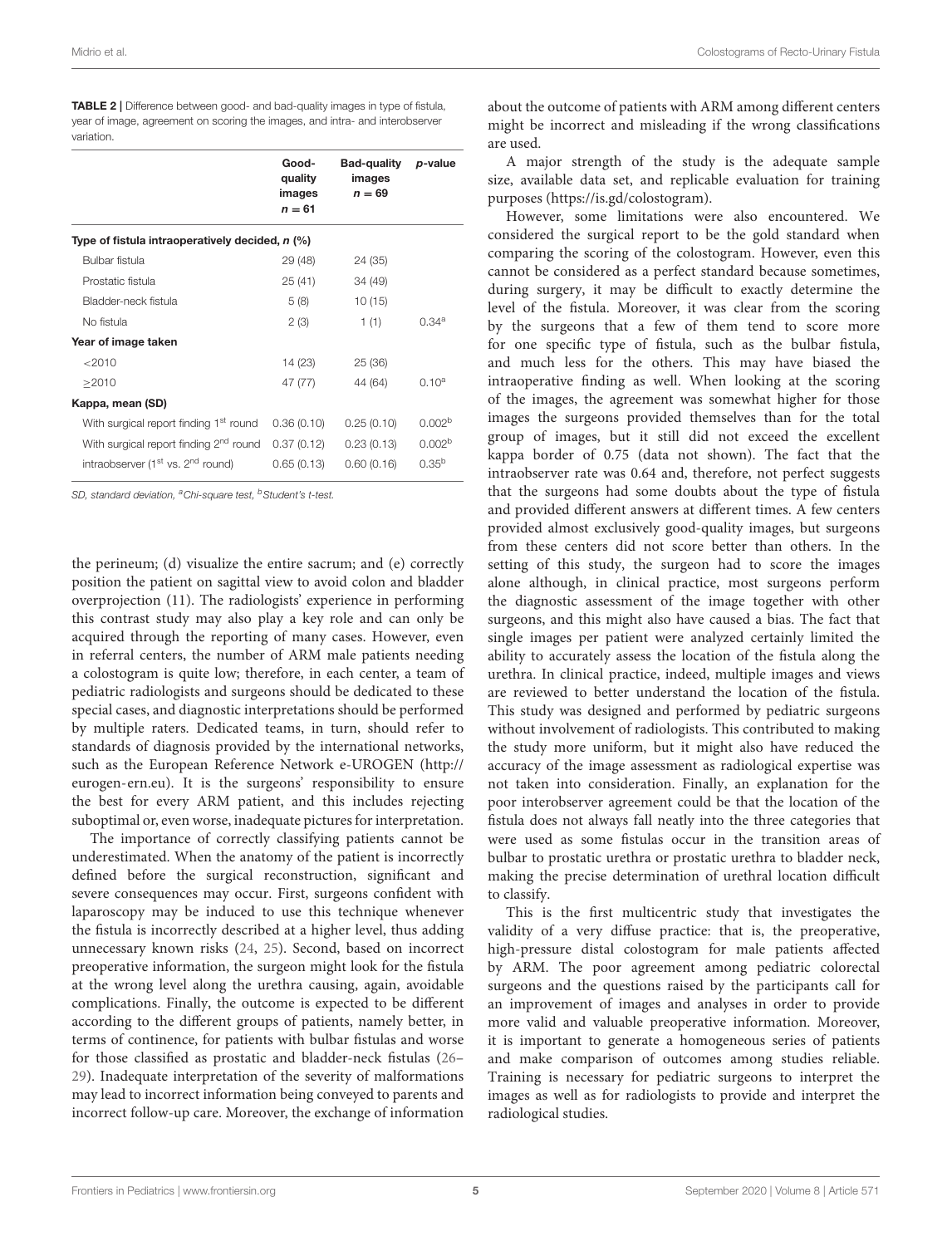# DATA AVAILABILITY STATEMENT

All datasets presented in this study are included in the article/**[Supplementary Material](#page-5-22)**.

# AUTHOR CONTRIBUTIONS

PM, IvR, and EJ designed the study, wrote, and reviewed the manuscript. ML, GB, and HS retrieved data and reviewed the

## **REFERENCES**

- <span id="page-5-0"></span>1. Stephens FD, Smith ED. Anorectal Malformations in Children: Update 1988. Alan R. Liss, New York, NY: March of Dimes Birth Defects Foundation. (1988).
- 2. Peña A. Anorectal malformations. Semin Pediatr Surg. (1995) 4:35–47.
- <span id="page-5-1"></span>3. Holschneider A, Hutson J, Peña A, Beket E, Chatterjee S, Coran A, et al. Preliminary report on the international conference for the development of standards for the treatment of anorectal malformations. J Pediatr Surg. (2005) 40:1521–6. doi: [10.1016/j.jpedsurg.2005.08.002](https://doi.org/10.1016/j.jpedsurg.2005.08.002)
- <span id="page-5-2"></span>4. Han Y, Xia Z, Guo S, Yu X, Li Z. Laparoscopically assisted anorectal pull-through versus posterior sagittal anorectoplasty for high and intermediate anorectal malformations: a systematic review and metaanalysis. PLoS ONE. [\(2017\) 12:e0170421. doi: 10.1371/journal.pone.](https://doi.org/10.1371/journal.pone.0170421) 0170421
- <span id="page-5-3"></span>5. Midrio P, Battaglia S, Urso E, Castagnetti M, Gamba P. Rectal adenocarcinoma in patients with anorectal malformations: report of two cases and a review of the literature. SpringerPlus. (2016) 5:1623. doi: [10.1186/s40064-016-3263-5](https://doi.org/10.1186/s40064-016-3263-5)
- 6. de Blaauw I, Midrio P, Breech L, Bischoff A, Dickie B, Versteegh HP, et al. A Treatment of adults with unrecognized or inadequately repaired anorectal malformations: 17 cases of rectovestibular and rectoperineal fistulas. J Pediatr Adolesc Gynecol. (2013) 26:156–60. doi: [10.1016/j.jpag.2012.12.003](https://doi.org/10.1016/j.jpag.2012.12.003)
- 7. Giuliani S, Midrio P, De Filippo RE, Vidal E, Castagnetti M, Zanon GF, et al. Anorectal malformation and associated end-stage renal disease: management from newborn to adult life. J Pediatr Surg. (2013) 48:635–41. doi: [10.1016/j.jpedsurg.2012.10.073](https://doi.org/10.1016/j.jpedsurg.2012.10.073)
- <span id="page-5-4"></span>8. Giuliani S, Grano C, Aminoff D, Schwarzer N, van de Vorle M, Cretolle C, et al. ARM-net Consortium. Transition of care in patients with anorectal malformations: consensus by the ARM-net consortium. J Pediatr Surg. [\(2017\) 52:1866–72. doi: 10.1016/j.jpedsurg.2017.](https://doi.org/10.1016/j.jpedsurg.2017.06.008) 06.008
- <span id="page-5-5"></span>9. Abdalla WMA, De La Torre L. The high pressure distal colostogram in anorectal malformations: technique and pitfalls. J Pediatr Surg. [\(2017\) 52:1207–9. doi: 10.1016/j.jpedsurg.2017.](https://doi.org/10.1016/j.jpedsurg.2017.03.050) 03.050
- 10. Halleran DR, Ahmad H, Bates DG, Vilanova-Sanchez A, Wood RJ, Levitt MA. A call to ARMs: accurate identification of the anatomy of the rectourethral fistula in anorectal malformations. J Pediatr Surg. (2019) 54:1708–10. doi: [10.1016/j.jpedsurg.2019.04.010](https://doi.org/10.1016/j.jpedsurg.2019.04.010)
- <span id="page-5-6"></span>11. Kraus SJ, Levitt MA, Peña A. Augmented-pressure distal colostogram: the most important diagnostic tool for planning definitive surgical repair of anorectal malformations in boys. Pediatr Radiol. (2018) 48:258–69. doi: [10.1007/s00247-017-3962-2](https://doi.org/10.1007/s00247-017-3962-2)
- <span id="page-5-7"></span>12. de Blaauw I, Wijers CH, Schmiedeke E, Holland-Cunz S, Gamba P, Marcelis CL, et al. First results of a European multi-center registry of patients with anorectal malformations. J Pediatr Surg. (2013) 48:2530–5. doi: [10.1016/j.jpedsurg.2013.07.022](https://doi.org/10.1016/j.jpedsurg.2013.07.022)
- <span id="page-5-8"></span>13. Wijers CH, de Blaauw I, Marcelis CL, Wijnen RM, Brunner H, Midrio P, et al. Research perspectives in the etiology of congenital anorectal malformations using data of the International Consortium on Anorectal Malformations: evidence for risk factors across different populations. Pediatr Surg Int. [\(2010\) 26:1093–9. doi: 10.1007/s00383-010-](https://doi.org/10.1007/s00383-010-2688-0) 2688-0

manuscript. AG, MF, PB, BI, CG, GL, CS, FL, AM, SG, SG-D, and IdB retrieved data and searched the literature. All authors contributed to the article and approved the submitted version.

# SUPPLEMENTARY MATERIAL

<span id="page-5-22"></span>The Supplementary Material for this article can be found [online at: https://www.frontiersin.org/articles/10.3389/fped.](https://www.frontiersin.org/articles/10.3389/fped.2020.00571/full#supplementary-material) 2020.00571/full#supplementary-material

- <span id="page-5-9"></span>14. Bischoff A, Levitt MA, Peña A. Update on the management of anorectal malformations. Pediatr Surg Int. (2013) 29:899–904. doi: [10.1007/s00383-013-3355-z](https://doi.org/10.1007/s00383-013-3355-z)
- <span id="page-5-10"></span>15. Jenetzky E, van Rooij IA, Aminoff D, Schwarzer N, Reutter H, Schmiedeke E, et al. The challenges of the european anorectal malformations-net registry. Eur J Pediatr Surg. (2015) 25:481–7. doi: [10.1055/s-0035-1569149](https://doi.org/10.1055/s-0035-1569149)
- <span id="page-5-11"></span>16. Cantor AB. Sample size calculations for Cohen's Kappa. Psychol Methods. (1996) 1:150–3. doi: [10.1037/1082-989X.1.2.150](https://doi.org/10.1037/1082-989X.1.2.150)
- <span id="page-5-12"></span>17. Harris PA, Taylor R, Thielke R, Payne J, Gonzalez N, Conde JG. Research electronic data capture (REDCap) – a metadata-driven methodology and workflow process for providing translational research informatics support. J Biomed Inform. (2009) 42:377–81. doi: [10.1016/j.jbi.2008.08.010](https://doi.org/10.1016/j.jbi.2008.08.010)
- <span id="page-5-13"></span>18. Geertzen J. Inter-Rater Agreement With Multiple Raters and Variables. (2012) Retrieved from:<https://nlp-ml.io/jg/software/ira/> (accessed May 18, 2017).
- <span id="page-5-14"></span>19. Omoumi P, Michoux N, Larbi A, Lacoste L, Lecouvet FE, Perlepe V, et al. Multirater agreement for grading the femoral and tibial cartilage surface lesions at CT arthrography and analysis of causes of disagreement. Eur J Radiol. (2017) 88:95–101. doi: [10.1016/j.ejrad.2016.12.026](https://doi.org/10.1016/j.ejrad.2016.12.026)
- <span id="page-5-15"></span>20. Thomeer MG, Devos A, Lequin M, De Graaf N, Meeussen CJ, Meradji M, et al. High resolution MRI for preoperative work-up of neonates with an anorectal malformation: a direct comparison with distal pressure colostography/fistulography. Eur Radiol. (2015) 25:3472–9. doi: [10.1007/s00330-015-3786-0](https://doi.org/10.1007/s00330-015-3786-0)
- <span id="page-5-16"></span>21. Ekwunife OH, Umeh EO, Ugwu JO, Ebubedike UR, Okoli CC, Modekwe VI, eta al. Comparison of trans-perineal ultrasound-guided pressure augmented saline colostomy distension study and conventional contrast radiographic colostography in children with anorectal malformation. Afr J Paediatr Surg. (2016) 13:26–31. doi: [10.4103/0189-6725.181703](https://doi.org/10.4103/0189-6725.181703)
- <span id="page-5-17"></span>22. Abdulkadir AY, Abdur-Rahman LO, Adesiyun OM. Nonfluoroscopic pressure colostography in the evaluation of genitourinary fistula of anorectal malformations: experience in a resource-poor environment. Pediatr Radiol. (2009) 39:132–6. doi: [10.1007/s00247-008-1051-2](https://doi.org/10.1007/s00247-008-1051-2)
- <span id="page-5-18"></span>23. Hosokawa T, Yamada Y, Tanami Y, Sato Y, Ishimaru T, Tanaka Y, et al. Comparison of diagnostic accuracy for fistulae at ultrasound and voiding cystourethrogram in neonates with anorectal malformation. Pediatr Radiol. (2019) 49:609–16. doi: [10.1007/s00247-018-04339-4](https://doi.org/10.1007/s00247-018-04339-4)
- <span id="page-5-19"></span>24. Bischoff A, Martinez-Leo B, Peña A Laparoscopic approach in the management of anorectal malformations. Pediatr Surg Int. (2015) 31:431–7. doi: [10.1007/s00383-015-3687-y](https://doi.org/10.1007/s00383-015-3687-y)
- <span id="page-5-20"></span>25. Alam Sline, Lawal TA, Peña A, Sheldon C, Levitt MA. Acquired posterior urethral diverticulum following surgery for anorectal malformations. J Pediatr Surg. (2011) 46:1231–5. doi: [10.1016/j.jpedsurg.2011.03.061](https://doi.org/10.1016/j.jpedsurg.2011.03.061)
- <span id="page-5-21"></span>26. Wigander H, Nisell M, Frenckner B, Wester T, Brodin U, Öjmyr-Joelsson M. Quality of life and functional outcome in Swedish children with low anorectal malformations: a follow-up study. Pediatr Surg Int. (2019) 35:583– 90. doi: [10.1007/s00383-018-04431-8](https://doi.org/10.1007/s00383-018-04431-8)
- 27. Kyrklund K, Pakarinen MP, Taskinen S, Rintala RJ. Bowel function and lower urinary tract symptoms in males with low anorectal malformations: an update of controlled, long-term outcomes. Int J Colorectal Dis. (2015) 30:221–8. doi: [10.1007/s00384-014-2074-9](https://doi.org/10.1007/s00384-014-2074-9)
- 28. Samuk I, Bischoff A, Hall J, Levitt M, Peña A. Anorectal malformation with rectobladder neck fistula: a distinct and challenging malformation. J Pediatr Surg. (2016) 51:1592–6. doi: [10.1016/j.jpedsurg.2016.06.001](https://doi.org/10.1016/j.jpedsurg.2016.06.001)